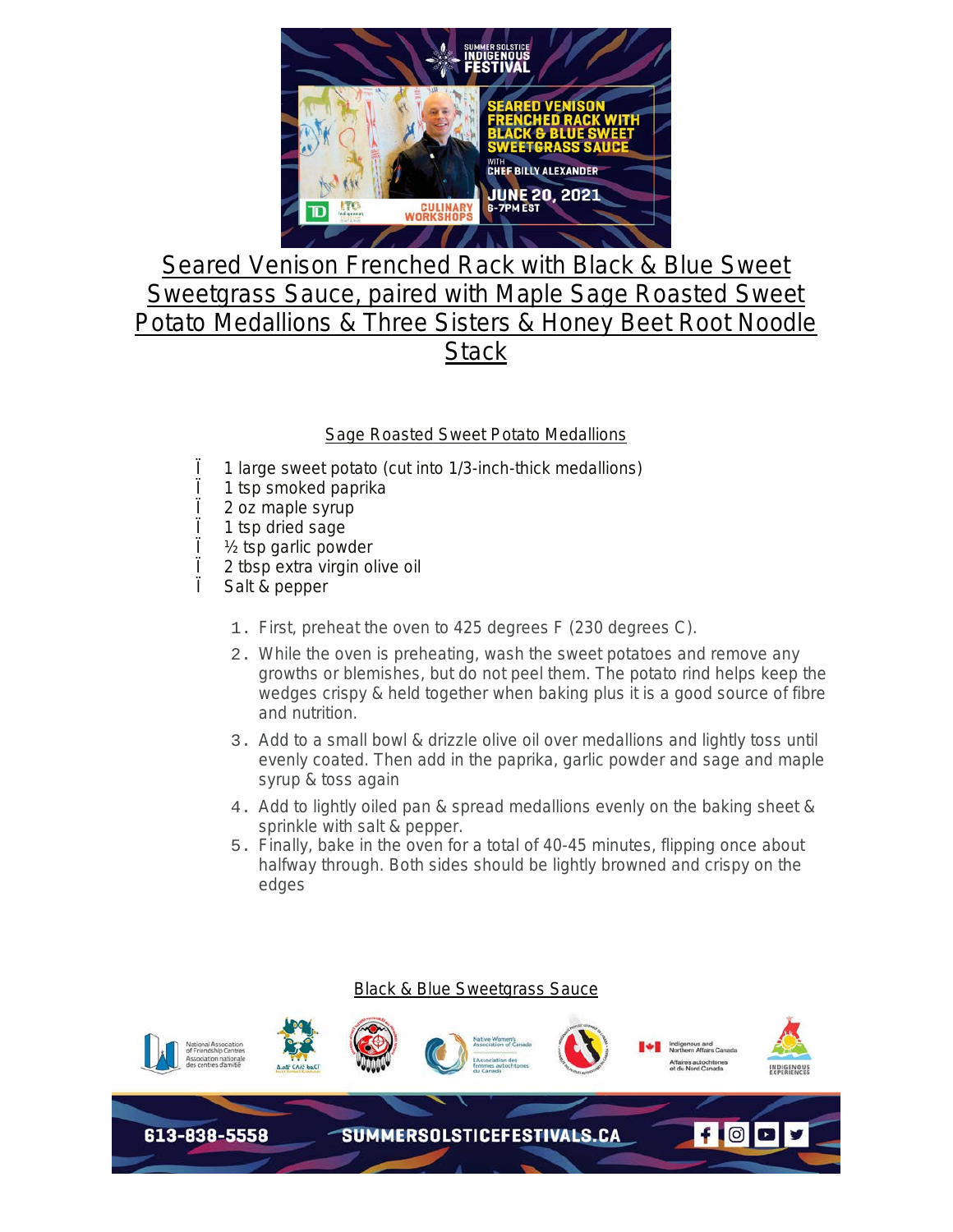

- $\ddot{\textbf{i}}$  1.5 cups blueberries<br> $\ddot{\textbf{i}}$  2 cups blackberries
- $\int$  2 cups blackberries<br> $\int$  ½ braid sweetgrass
- 1/<sub>2</sub> braid sweetgrass (Lightly Torched)
- $\ddot{i}$  1/3 cup water<br> $\ddot{i}$  1 tbsp sugar
- 1 tbsp sugar
- Ï 1 tbsp fresh lime juice
- 1. Lightly torch sweetgrass & add to saucepan
- 2. Combine all of the ingredients into a saucepan. Bring to a simmer over medium heat, & then continue cooking for about 10 minutes, or until the blueberries and blackberries begin to pop & the compote has thickened.
- 3. Let cool & store in the refrigerator until ready to use but keep sweetgrass in the sauce while storing as the flavour will continue to release.

*This is best made a day before you need it. We recommend making it ahead of time and allowing it to sit in the fridge for the flavours to saturate. However, if you do not have time for that, making it at the time of your dinner is fine* 

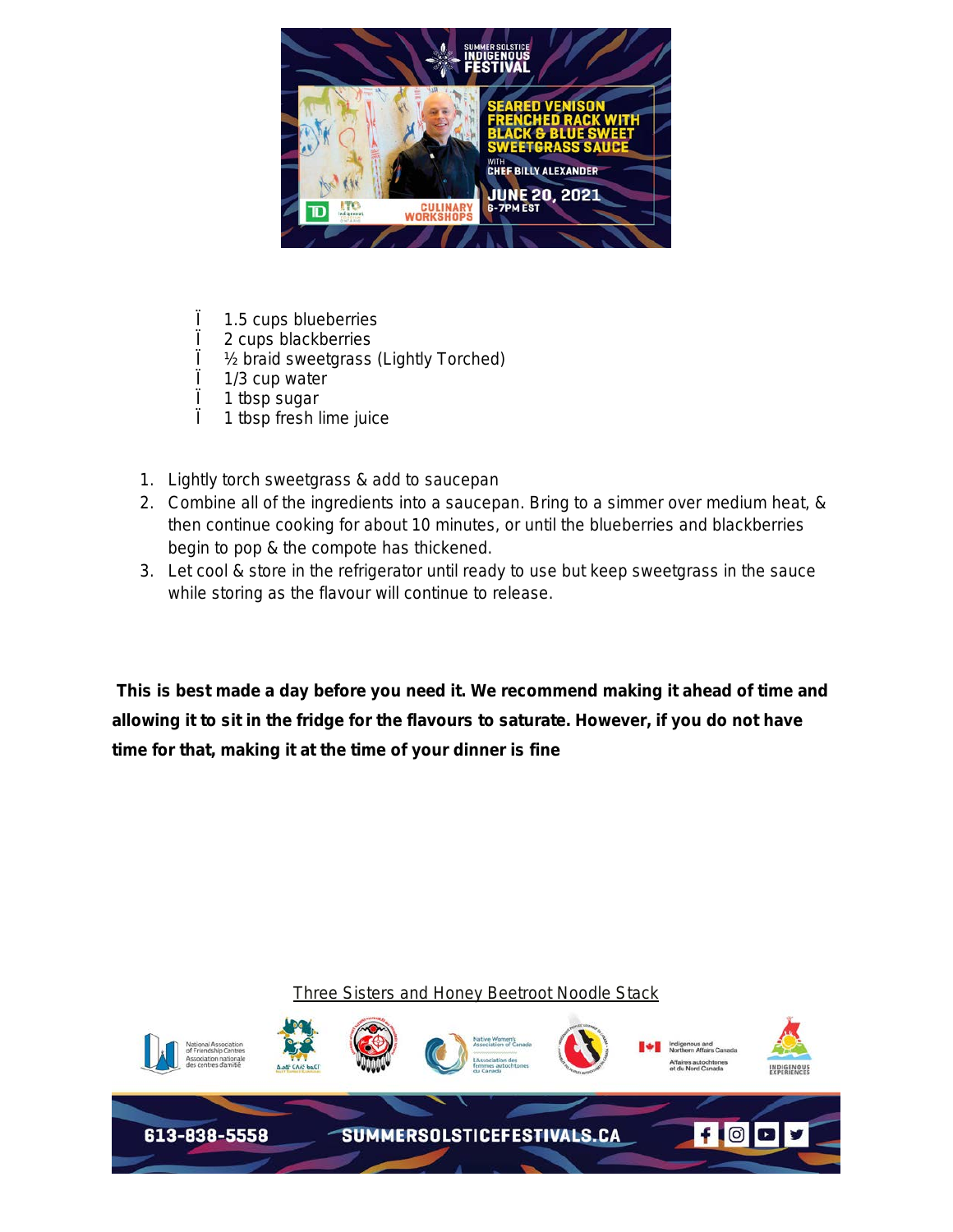

- $\ddot{\textbf{i}}$  1 large beet spiralized or thinly cut<br> $\ddot{\textbf{i}}$  1 handful green beans cut into small
- 1 handful green beans cut into small slivers,
- $\frac{1}{2}$  butternut squash spiralized or thinly cut
- $\frac{1}{1}$  1/<sub>2</sub> corn on the cob (kernels removed)<br> $\frac{1}{1}$  1/<sub>4</sub> cup of extra virgin olive oil
- $\frac{1}{1}$  /4 cup of extra virgin olive oil<br> $\frac{1}{1}$  /4 cup honev
- $\int$   $\frac{1}{4}$  cup honey<br> $\int$  1 thsp choppe
- Ï 1 tbsp chopped parsley or micro greens leaves for garnish
- Salt & pepper to taste
	- 1. Place a medium skillet over medium/high heat. Add oil and heat until the pan is hot but not smoking.
	- 2. Add the squash noodles and beet noodles, and cook until it begins to soften (about 2 minutes or so).
	- 3. Add the honey, and stir to coat noodles evenly.
	- 4. Add in beans and corn and cook for about 30 seconds or just until squash begins to brown and all vegetables are evenly mixed.
	- 5. Remove from the heat and season with salt and pepper to taste
	- 6. Add to plate spiralled high with the noodles first, then finish by spooning corn and beans out on top.
	- 7. Top with any remaining oil and honey from the pan.
	- 8. If you'd like you can garnish with parsley or microgreens.